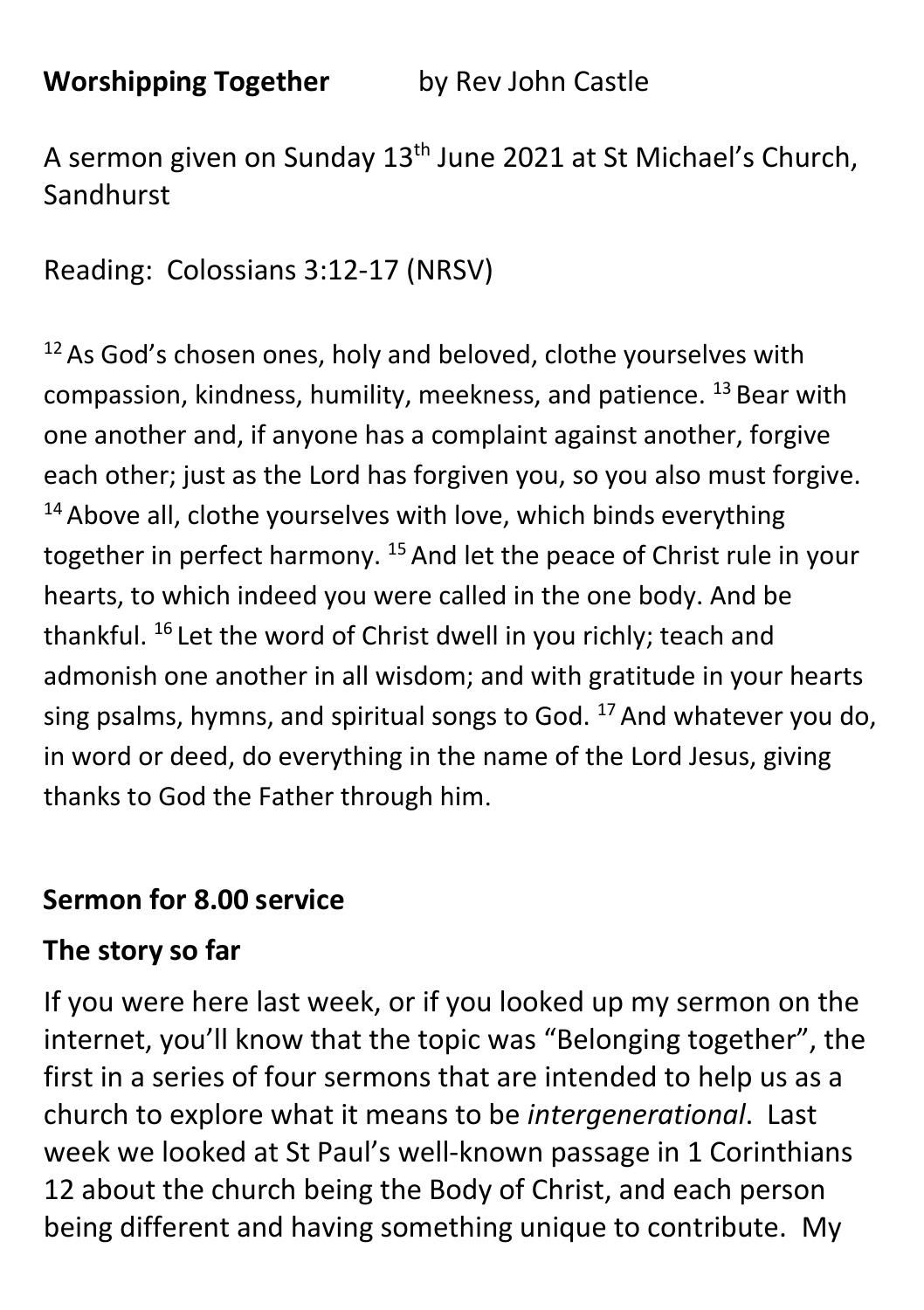main point, you may remember, was that Paul was challenging wrong attitudes about ourselves and about others. We shouldn't think either that we ourselves have little to contribute, and are less important than other people, or that other people aren't important, and haven't something to contribute. And if we apply this to different age groups, then no one is too old or too young to contribute something to the life of the church which others can share.

# **Belonging together**

So if we all belong to our church, what should this look like in practice? If you belong to St Michael's Church, and the 2-year-old who comes with her parents to the Family Service also belongs to St Michael's, then you and she belong together – both members of this part of God's family here in Sandhurst. But have you ever met each other? And does it matter if you haven't?

I suggested last week that belonging together as a church means more than attending the same service, or even attending church on the same Sunday. It implies that there is a corporate life of our church – it isn't just an institution that puts on some services on Sundays. During the pandemic, there have been several ways in which this corporate life has been expressed, particularly in the ways people have cared for each other through phone calls, socially-distanced walks, the distribution of simple gifts and letters at Christmas and Easter and practical acts of service.

And of course, when there isn't a pandemic on, we have social events, which are a great way of meeting others you don't regularly worship with. I think that if we want to develop our sense of community, we need to take the opportunity to get to know others from our church at social events. And there are 2 coming up on my garden which you're invited to!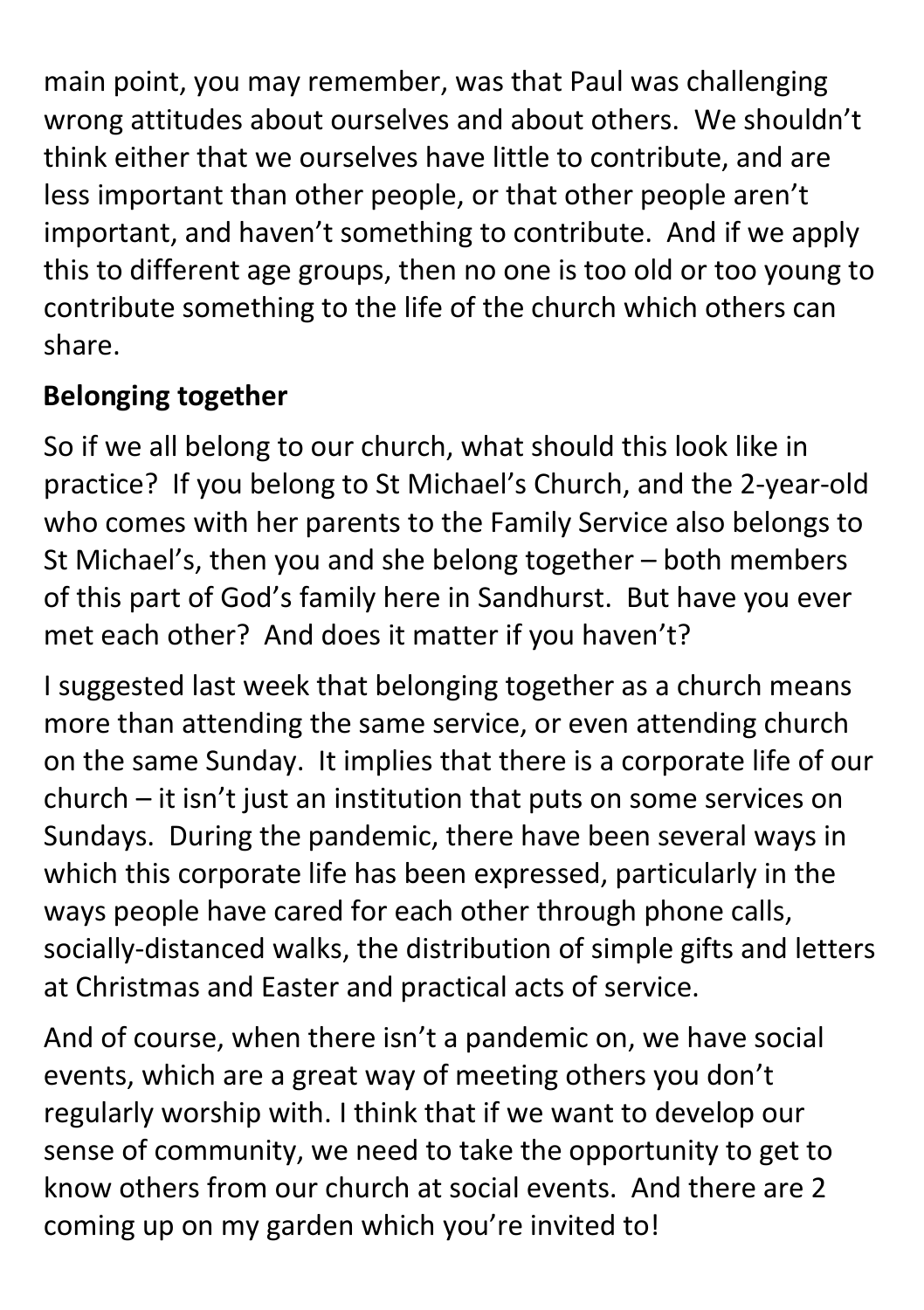## **Worshipping together**

But this week I want to tackle the question of worshipping together. We had a little flavour of this during July and August last year, when we re-opened the 9.30 service and several of you from this congregation worshipped with us, either in person or online. But now we're back to 3 main services on a Sunday morning, plus some in the evening, and most people know what they like and stick to it.

Clearly there are advantages in doing so. We do sometimes have children attending this service, but I can't say that a Book of Common Prayer said communion would be the first thing I'd recommend to a family who asked me to baptise their child! Children certainly can learn to sit still and be quiet when they have to, or want to, for example in assembly at school. But what they are being asked to listen to in that situation is geared to their experience and level of understanding. Children learn best by hands-on methods of learning, rather than by just listening and taking it all in.

But then again, a lot of adults learn better by interactive forms of learning. Visual aids, discussion, making something or solving a problem in a small group works for people of all ages. I have seen people make huge strides in their faith and in their enthusiasm for God through taking part in a course in a small group setting.

### **What is worship?**

However, worship is not principally about learning. And it's certainly not just following certain rituals and repeating particular words. These can be aids to worship, but worship itself is about coming close to God, showing him our respect, appreciation and love. We can do this on our own, but we come to church to do it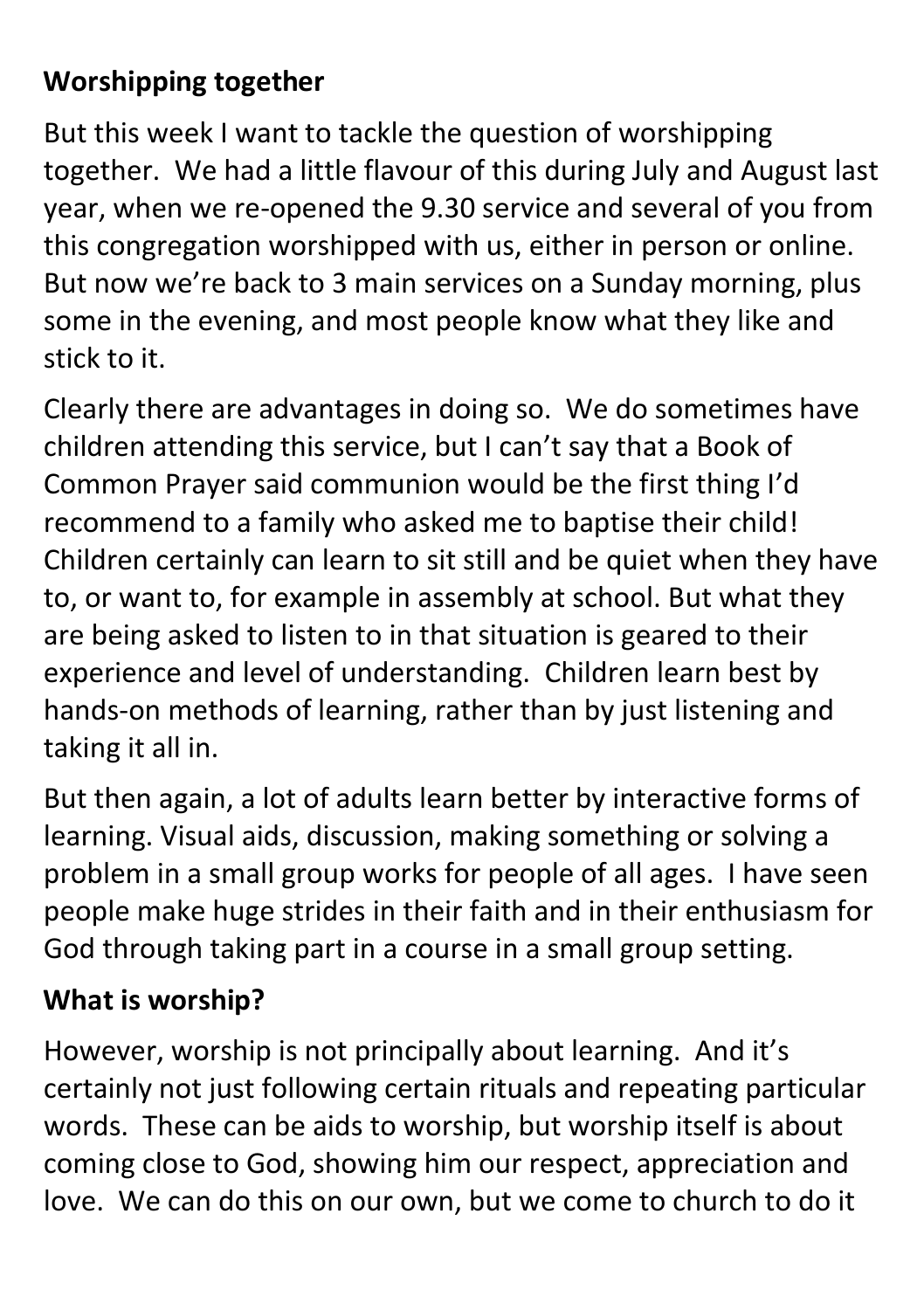with others, and when we share in worship together we grow closer not only to God but to each other.

## **Colossians**

So let's have a look now at what St Paul wrote to the church at Colossae.

You might well have wondered at first why I chose this passage for a sermon on worship. After all, most of the reading seems to be instructions on Christian behaviour:

 $12$  As God's chosen ones, holy and beloved, clothe yourselves with compassion, kindness, humility, meekness, and patience. <sup>13</sup> Bear with one another and, if anyone has a complaint against another, forgive each other; just as the Lord has forgiven you, so you also must forgive.

But now think about the context. This is part of a letter from Paul to a church. He's addressing relationships within that Christian community. The letter presupposes that this is a group of people who see each other at least once per week for worship, and maybe at other times too. Paul had never visited Colossae – the church had been founded by his co-worker Epaphras. But he had a pretty good idea that in any Christian community there were going to be people who saw things from different points of view, different personalities who found it hard to get on, and undoubtedly some misunderstandings or thoughtless words and actions. And we all know that conflict can arise between the generations.

And so Paul reminds them that they belong to *one body:*

 $15$  And let the peace of Christ rule in your hearts, to which indeed you were called in the one body.

He follows this by encouraging them to celebrate their unity in their worship together: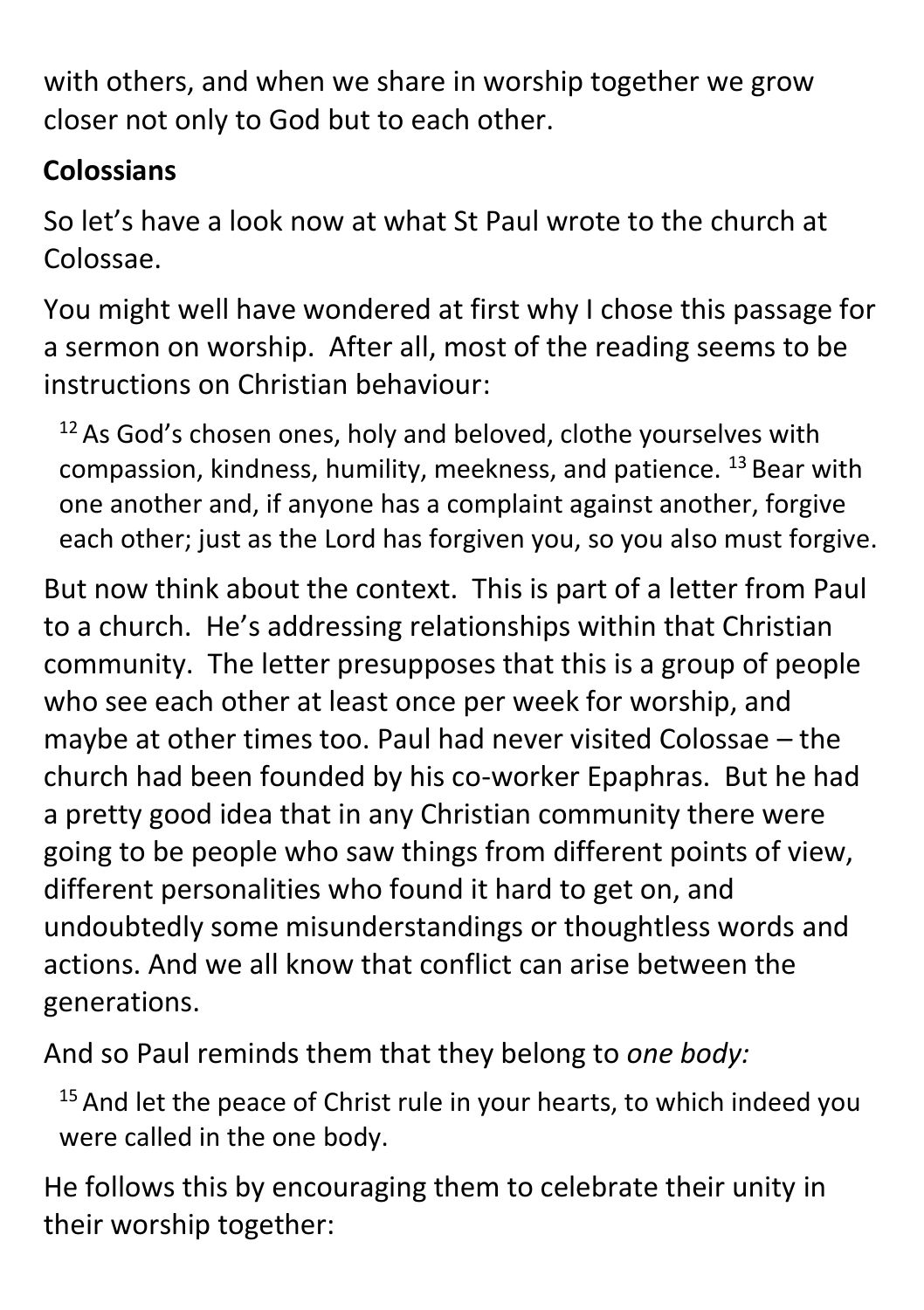<sup>16</sup> Let the word of Christ dwell in you richly; teach and admonish one another in all wisdom; and with gratitude in your hearts sing psalms, hymns, and spiritual songs to God.

There's a clear sense here that people are sharing with each other in their times of worship, not all sat in rows facing the front and passively receiving, as we are rather accustomed to do in many of our services.

### **Intergenerational worship**

Now I'll admit that Paul doesn't here explicitly talk about all-age worship. But in the verse just before our passage he says that in Christ the distinctions between Jew and Gentile, slave and free don't matter anymore. Everyone is equal in God's eyes. So I think it's not unreasonable to say that old and young are also equal to God. I can tell you that I have heard some very profound things said by children in all-age services I have led here. And the hearts of adults have been delighted by seeing small children joining in the worship by dancing along to the music, or banging tambourines.

Involving children in worship doesn't mean we only sing lively songs and make a noise. Both children and adults can learn to experience the presence of God in stillness. I know I still have a lot to learn about helping children to tune in to God – and helping adults too. Worship is not entertainment.

So how can we get better at intergenerational worship here at St Michael's? I think we all need to put our minds to this, and hold it in our prayers. Children grow in faith when they sense that they belong to the Christian community, and to belong they need to spend time with other members of that community. There's certainly value in having activities specially for children, but if that's all they experience they will never really believe that they